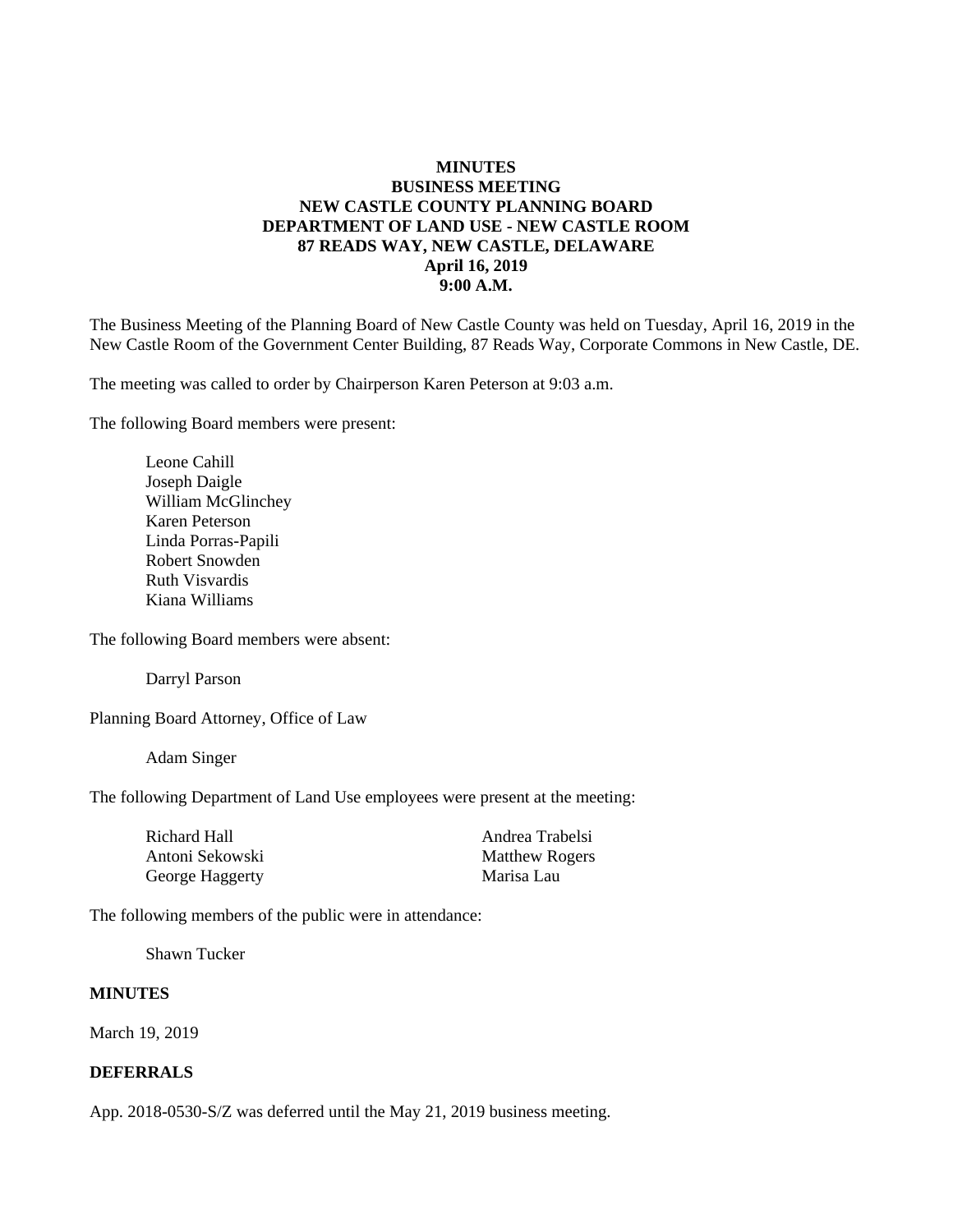# 2 **BUSINESS**

**App. 2019-0091-S -** North side of Governor Printz Boulevard, 940 feet west of E. Lea Boulevard. Exploratory Minor Land Development Plan for **SUEZ Edgemoor** proposes to construct a 110-foot diameter, 64-foot height maximum, ground supported water storage tank and associated site improvements. I and CR Zoning. CD 4. Brandywine Hundred (T.P. 06-148.00-003)

At a business meeting held on April 16, 2019, the Planning Board considered the Department of Land Use recommendation. On a motion by Ms. Cahill, seconded by Ms. Visvardis, the Planning Board voted to grant **CONDITIONAL APPROVAL** of Application 2019-0091-S with the conditions as stated by the Department. The motion passed by a VOTE of 8-0-0-1 (YES: Cahill, Daigle, McGlinchey, Papili, Snowden, Visvardis, Williams, Peterson; NO: None; ABSTAIN: None; ABSENT: Parson).

In discussion preceding the vote the Board members offered the following comments:

Ms. Peterson noted that the exhibit showing an elevation profile does not include a sight line from houses on the opposite side of East  $35<sup>th</sup>$  Street, which would be facing the water tower. She asked for clarification as to how the plan was able to be scheduled for a Board of Adjustment hearing, prior to receiving a Planning Board recommendation. She then shared the Department timeline for notifying nearby owners about the Planning Board hearing on April 2. Letters were mailed on March 21 or 22 (Thursday or Friday) and would have been received on Monday, March 25. Exhibits with the alternate tank location were posted on the Department website that same Monday. She noted that a resident from East 35<sup>th</sup> Street had attended the public hearing and indicated she would talk to her neighbors; as of today, no additional public comments were received. Based on this timeline, residents on East 35<sup>th</sup> Street have been given the opportunity to see the current plan and to comment on the Planning Board application; they also have another chance to comment at the Board of Adjustment hearing next week, which separate notifications were mailed for.

George Haggerty, Assistant General Manager, responded to the Chair's question. Applicants can choose which hearing is scheduled first, if both are needed. He stressed that the Planning Board and Board of Adjustment are independent operations, and both boards can weigh in on, place additional conditions on, or not recommend the application.

Other board members had comments pertaining to the renderings/street view images provided by the applicant and Department of Land Use, which showed that the water tank would be visible from the sidewalks and houses on East 35<sup>th</sup> Street. Ms. Papili and Mr. Daigle also had questions about the remediation of the reservoir, and whether any details about that project have been made public yet, or public outreach started. On a related note, Ms. Peterson pointed out that the proposed site lacked additional space to increase the landscape buffer width.

Mr. Haggerty responded that the Department had asked whether the roughly 25-foot setback could be increased. The applicant's engineering team had responded that the proposed tank location helped avoid any damage to the dike/dam area around the reservoir. Their preference was to keep the proposed alternate location for the storage tank, which would allow the structure to be established before remediation of the reservoir is begun.

Several board members discussed whether a six-story building could be developed by right on the industrial parcel next to the proposed location of the tank, noting that nearby residents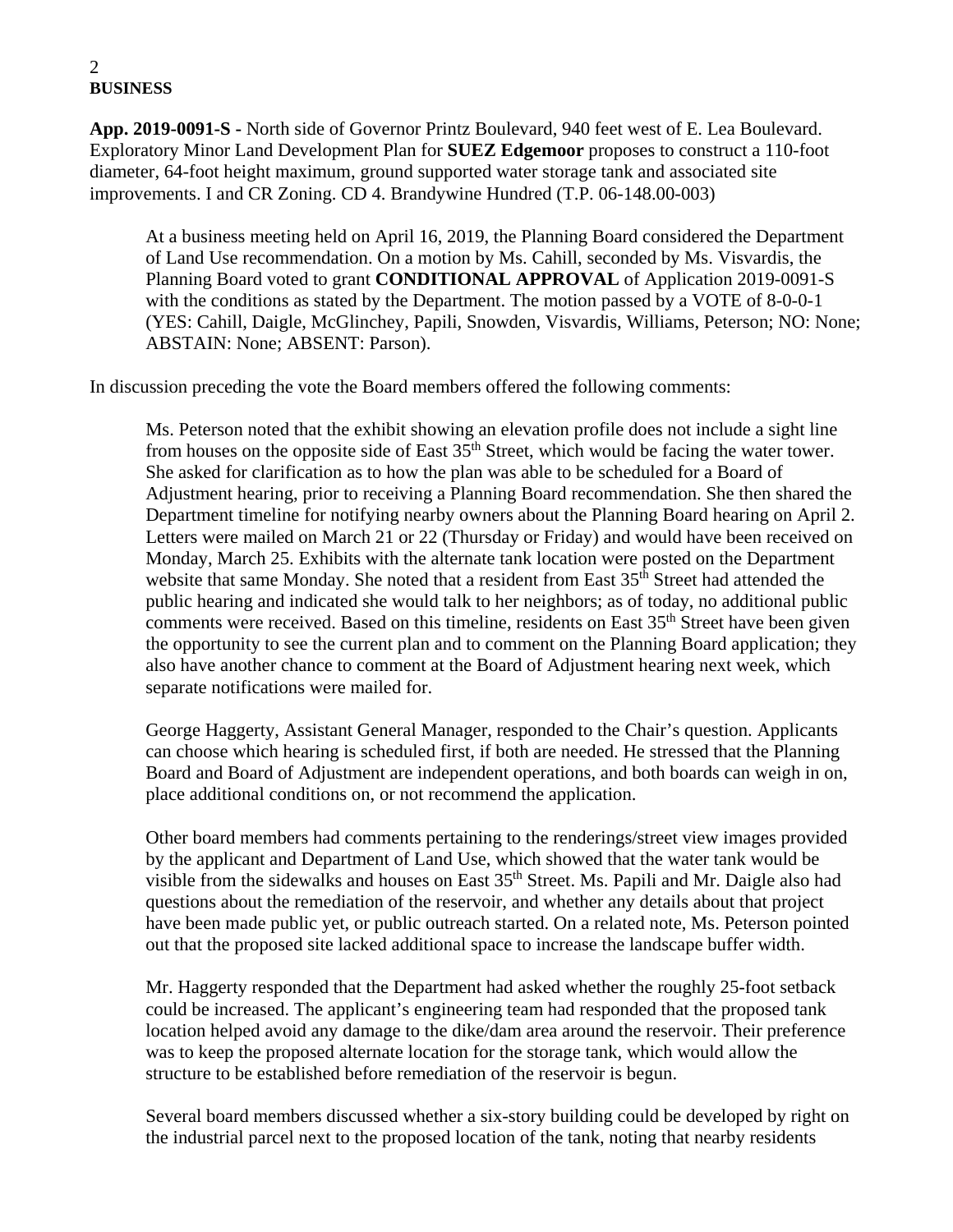would probably like to know what is permitted under the zoning code. Matt Rogers, Planner with the Department of Land Use, stated that under current zoning, a 140-foot building could be built on that property owned by Pepsi Co.

Ms. Cahill applauded SUEZ in seeking out a better alternate location for the tank, as well as making the extra effort to apply for a variance at a Board of Adjustment hearing. The original proposal for the storage tank would not have required a variance.

Mr. Snowden stated his concerns about the treeline on the Pepsi Co property, which would substantially help screen the storage tank from neighbors' views. He noted that if the trees were knocked down or taken down, that screening would be lost.

Following the vote, Mr. McGlinchey started a discussion on the perceived effectiveness of the required sign postings, or boards, in keeping the public informed about active land development applications. His comments were not specific to this application, but about the public notice process in general. He was mainly concerned that including an image of the proposed plan on a permanent board, but not requiring it to be updated if the proposed plan changes, has caused a lot of confusion. Understandably, people who are unfamiliar with the County's land development process might expect that the image shown is what is currently being proposed for the site, rather than a snapshot in time of the project. He posed the question whether more people might check the Department website to research a project application if no image was included on the board.

Other board members mentioned that the boards were an improvement when they were implemented since there was no on-site signage required at that time, and that the boards function well as "red flags" indicating there was development activity.

Richard Hall, General Land Use Manager, added that the Department is interested in better utilizing technology to push out information to the public. The website is the best place to find information on land development applications, but people wouldn't necessarily know that. He asked if the Board would be interested in a presentation on what the Department has been doing to better integrate web-based tools into the County's land development process. The Department has considered adding digital information in the form of QR codes and the like to sign postings, which could be accessed with smartphones. However, giving people multiple ways to access information works best.

**App. 2019-0050-T –** Text amendment **t**o amend New Castle County Code Chapter 40 Article 5 ("Site Capacity and Concurrency Calculations"), Article 11 ("Transportation Impact"), Article 31 ("Procedures and Administration"), Article 33 ("Definitions") addressing transportation. Ord. 19-005 is a text amendment to amend several articles of the Unified Development Code relating to traffic and transportation for applications submitted to the Department of Land Use.

The Department of Land Use has considered the Standards for Text Amendment in Section 40.31.420 of the *New Castle County Code* and comments received from other agencies and the public. Based on this analysis, the Department recommends **CONDITIONAL APPROVAL**  of Ordinance No. 19-005 with the condition that it be amended to include the following:

1. Provide for an expansion of the two-mile radius for evaluating committed development in circumstances that would substantially affect traffic conditions in the area of influence.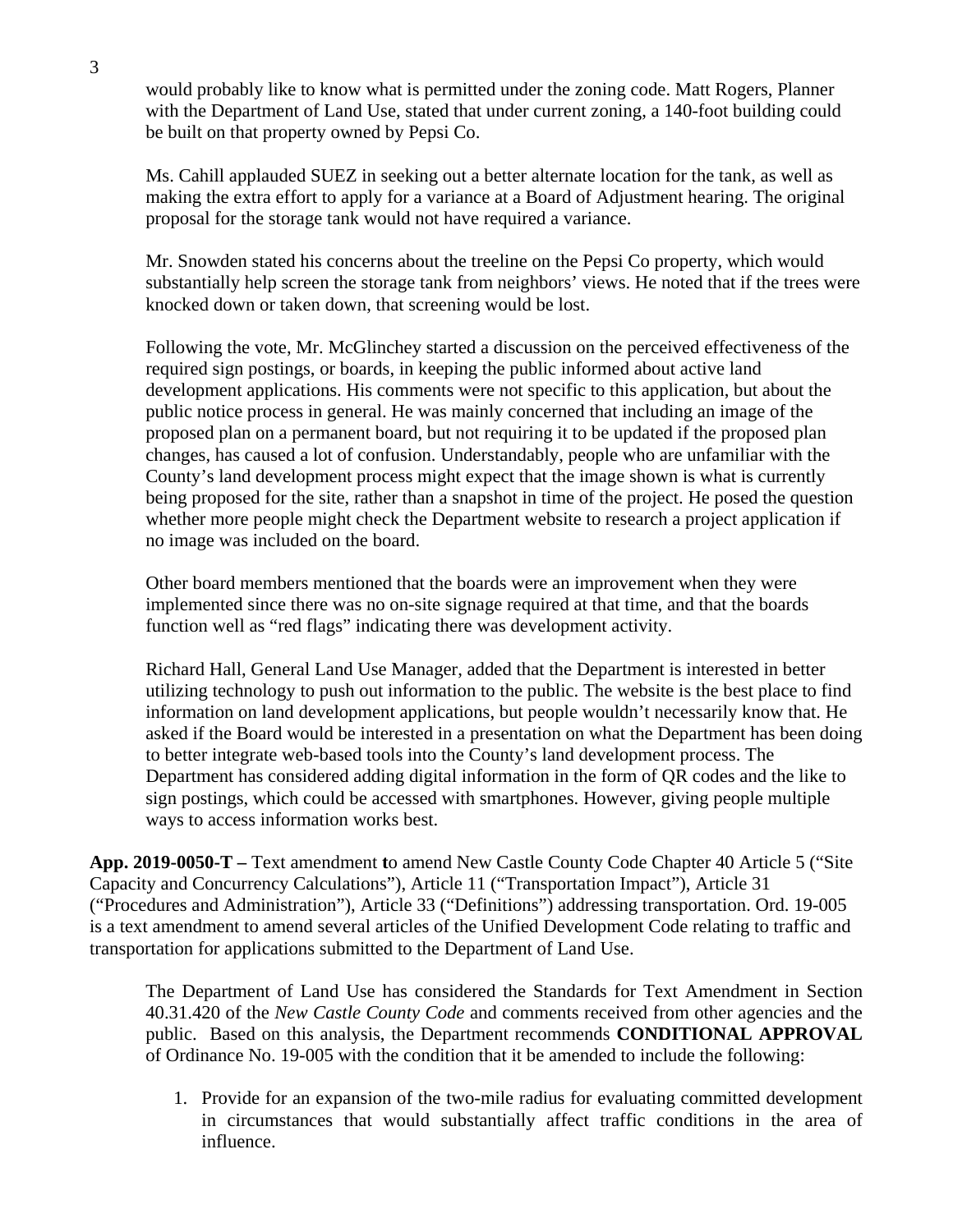- 2. Provide DelDOT with ninety (90) days to review a traffic impact study
- 3. Restrict a TID from being exclusively zoned for residential uses or exclusively zoned for commercial uses
- 4. Provide clarification the intent of a TID is to encourage Economic Development consistent with Article 1.015.C Economic development.
- 5. The number of TIDs approved by County Council to no more than two (2) in a calendar year
- **6.** At a public meeting held on April 16, 2019, the Planning Board considered the Department of Land Use recommendation. The Planning Board voted on a motion by Mr. McGlinchey and seconded by Ms. Visvardis, to recommend **CONDITIONAL APPROVAL** of Ordinance No. 19-005 subject to the conditions made by the Department of Land Use. This motion **FAILED** by a **VOTE of 3-5-0-1** (YES: Cahill, McGlinchey, Visvardis; NO: Daigle, Papili, Peterson, Snowden, Williams; ABSTAIN: none; ABSENT: Parsons)

In discussion preceding the vote the Board members offered the following comments:

Ms.Cahill, stated that there are 31 recoupment agreements that have been reached, and inquired if any of them were recorded at the Recorder of Deeds, and recommended that any future agreement be recorded. George Haggerty stated that he was uncertain as to whether existing agreements were separately recorded aside from the required notes on the accompanying development plan. Ms. Peterson stated that the requirement is proposed to be eliminated by the current ordinance. Mr. Haggerty stated that the provision being removed is for general transportation notes, which are to be included as notes on Record Plan (the Department has verified that these agreements are recorded with the Recorder of Deeds).

Ms. Peterson stated that she has two areas of significant concern; (1) she feels that LOS standards are an important safety net and while she understands the rationale for relaxing those standards in a TID, is nonetheless concerned and (2) that the funding mechanism isn't clearly explained. Ms. Peterson also stated that while it is "better to look at transportation issues from 10,000 feet than at ground level, where you can only see 3 intersections," she is struggling to make sense in real life what happens, specifically with the Churchmans Crossing area. She also stated that the ordinance lacked criteria other than economic development on where a TID should be established. Mr. Hall reminded her that one of the conditions was to eliminate certain zoning districts from solely being used to establish a TID. Ms. Peterson stated that regardless of the condition, there are a lot of areas that a TID could be established in.

Ms. Peterson expanded on her concerns regarding funding by describing a scenario where a TID was in place, and that an intersection required \$9.5 million to bring the intersection to compliance with the current provisions of the UDC and a developer brings a project that only requires that it contribute \$1 million. Under this scenario, there is no additional interest in the area, resulting in the intersection being in failure for as long as 20 years. Mr. Hall responded that without the TID, there would be no investment in the area. Mr. Hall and Mr. Haggerty further explained that the TID would not only focus on the individual intersection, but the network as a whole. Mr. Haggerty explained that the improvements, where & when they would occur as well as the required investment for each development would be heard by the Planning Board and decided on by County Council before a TID is established. Mr. Haggerty also further explained that some of the confusion regarding the funding mechanism rests in the fact that the DelDOT Development Coordination Manual directs the local municipality to collect funds and in practice DelDOT has collected funds based on mutual convenience. Ms. Peterson further emphasized that her primary concern is that development occurs, and the required improvements would follow using an example of the Chickfil-A and Wawa at the Christiana Hospital site having to make improvements to meet LOS standards. Mr. Haggerty stated that he wasn't certain that the development made the intersection worse than LOS "D" but would accept that characterization based on Ms. Peterson's active involvement in when the plan was being processed.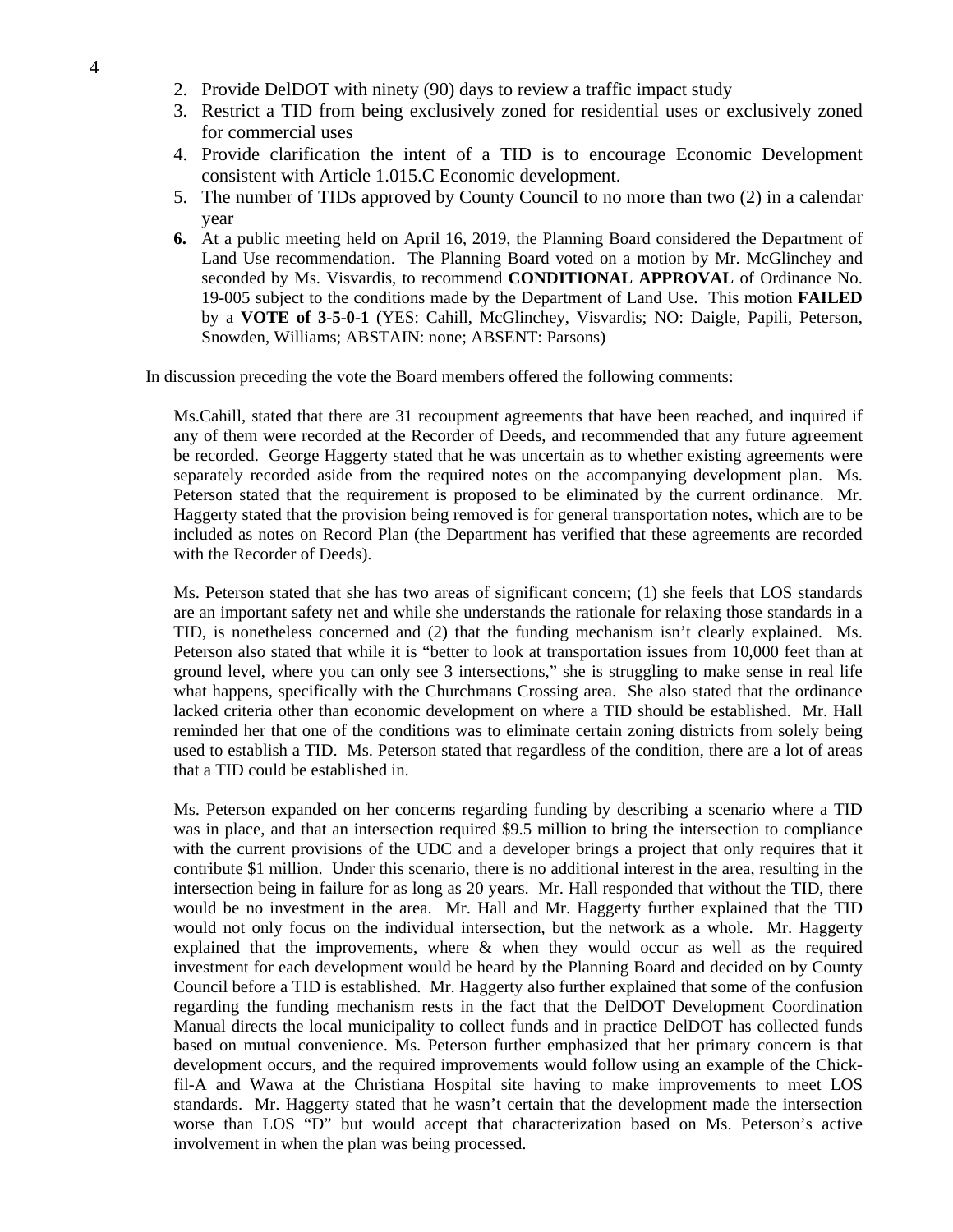Mr. McGlinchey stated that the choice between a TID and the current UDC standards is whether improvements are front loaded or spaced out over time. Mr. Haggerty referred to Mr. Daigle's question about how other jurisdictions implemented TIDs. Mr. Haggerty acknowledged that the process is not a perfect science, but a better way of evaluating the network as compared to the traffic evaluation standards in the UDC. He further stated that state and local municipalities need to decide is they intend to grow and develop or remain stagnant. Mr. Haggerty further explained that LOS "D" could be a 55 second delay, and asked if development should stop due to a 57 second delay in order to just bring the intersection back to the 55 second delay? He said that the proposed ordinance would put us in a better place to be able to discuss intelligently and intellectually if an area could and should be developed with regards to traffic improvements.

Ms. Williams inquired as to who would pay for the traffic studies associated with the establishment of TIDs. Mr. Haggerty said that for the two areas discussed during the workshops, there is significant study information already existing from WILMAPCO studies. He stated that funding for Southern New Castle County Regional Transportation Study, which was used for establishing the Southern New Castle County TID, was in part recovered through recoupment fees.

Ms. Papili questioned the need for a TID if a development with good paying jobs could just get a LOS waiver. Ms. Peterson asked why the Department couldn't develop a streamlined process for initiating a LOS waiver. Mr. Hall explained that LOS waivers are a project by project reactive approach to land use and transportation planning. He stated that the TID process is more proactive and equitable approach to improving the transportation network and encouraging development. Ms. Peterson reiterated her concern that the money contributed by developers may never catch up to the impact of development, specifically referring to the limited development potential in the Churchmans Crossing Area. Mr. McGlinchey stated that he sees the proposed ordinance as a "fundamental shift" in that the County would be creating an environment for economic development as opposed reacting to it as each project. He further compared the two approaches identifying that a TID provides certainty to the developer where a LOS waiver does not. Mr. Hall further clarified that a TID would establish clear and detailed standards for the required improvements and development within plan area. He further explained that that TIDs would be geographically and numerically limited and that they'd be the product of a rigorous public process. During this process if it is determined that a TID doesn't make economic sense it doesn't get established.

Mr. McGlinchey drew a contrast between the existing TIDs in the County (Middletown and the Southern New Castle County TID) since they were essentially greenfield development and future TIDs would likely not be starting with a "clean slate." He stated that he understands that economic developments will occur where it is advantageous and desirable but is concerned with ambiguity in the ordinance. He further stated that where he believes that "the Department, as it is constituted today, would use this in good faith, there isn't a safeguard against someone not using it that way in the future." Mr. Hall explained that the approval of each TID would require review by the Planning Board and approval by County Council.

Mr. Snowden stated that one of the problems with considering the ordinance is that TIDs are a "big conceptual thing and there's so many permutations and unanswered questions funding and so forth it's almost like we have to see one to understand one." He recommended that provisions be added to the ordinance requiring reevaluation at some future point. Mr. McGlinchey stated that while the TID will be reviewed to evaluate improvements, there will still be concern regarding funding.

Ms. Peterson questioned if a TID would be created in instances where a project hasn't already been proposed. She also reiterated her concern regarding inadequate funding for improvements. Mr. Haggerty reminded her that the Planning Board would have an opportunity to not only review traffic improvements but also funding and explained that should they not be comfortable with either, they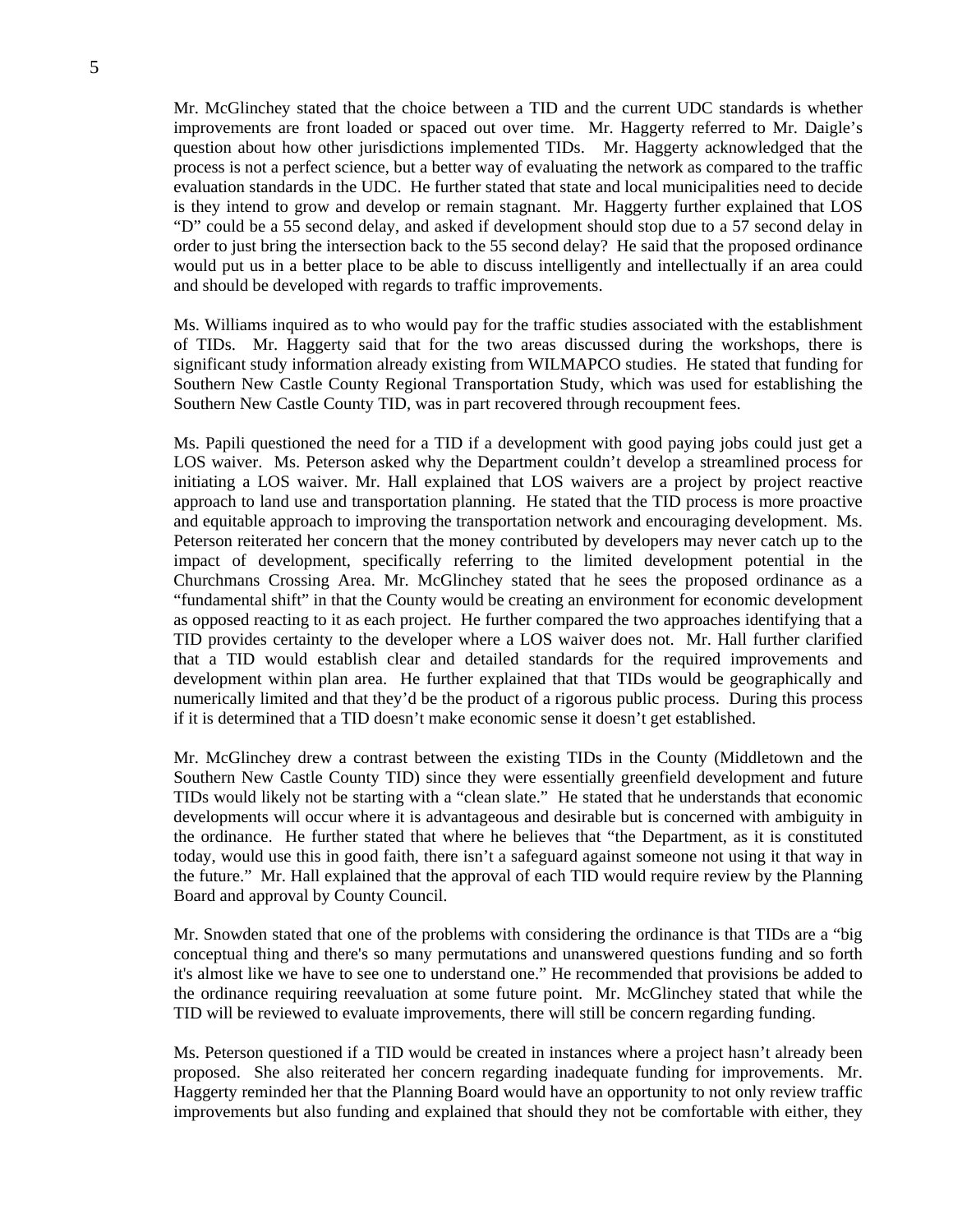could recommend denial for a proposed TID. Ms. Peterson stated that she's seen damage over the years where development preceded improvements

Mr. McGlinchey stated that "one thing we don't know is we don't know the opportunities are lost by the current model today." He also stated that the having a mandatory review of the provisions as recommended by Mr. Snowden or other changes may provide the board a better level of comfort.

#### **OTHER BUSINESS**

**New Castle County Capital Budget** – At the April 16, 2019 Planning Board Business Meeting, David Gregor, Chief Financial Officer of New Castle County, presented the New Castle County Capital budget 2020-2025.

The Department reviewed the New Castle County Capital Budget and believes that the proposed Capital Program and Budget is based on sound land use planning principles and is in accordance with the 2012 Comprehensive Development Plan and recommends that New Castle County Council approve the New Castle County Capital Program & Budget for Fiscal Years 2020-2025.

At the business meeting held on April 16, 2019, the Planning Board considered the recommendation and analysis offered by the Department of Land Use. On a motion made by Ms. Papili and seconded by Ms. Visvardis, the Planning Board voted to recommend to County Council that the proposed Capital Budget & Program be approved, and the motion was adopted by a vote of 8-0-1 (*Yes: Peterson, Cahill-Krout, Daigle, McGlinchey, Porras-Papili, Snowden, Visvardis, Williams; No: none; Absent: Parson)*

In discussion preceding the vote, the following comments were offered:

Mr. Gregor directed the Board to follow up with Tracy Surles, General Manager of the Dept. of Public Works, regarding any questions he couldn't answer.

Ms. Peterson asked about the total expenses for the southern Appoquinimink library under development. Mr. Gregor replied that project expenses were roughly \$24-25 million, half of which is to be covered by the state and half of which is to be paid for by the County. The land has been acquired and an architect is attached to the project. Rich Hall, General Manager of the Dept. of Land Use, added that a public workshop was recently held in Middletown to obtain community feedback. Mr. Hall also indicated that he was not aware of any plans to reduce service at the Odessa Library, once the new library is open.

Ms. Peterson had several questions related to the fleet equipment and Public Works Department. She asked if the budget line she referenced included the total number of vehicles allocated to police officers, and what percentage of the County fleet consisted of take-home cars. Mr. Gregor offered to consult a recently completed fleet study and get back to the Board.

Ms. Peterson asked questions related to the new southern regional park under development. Mr. Gregor responded that various locations in the south central and southwest areas below the canal were being considered. Open space and infrastructure availability are the main factors in selecting this site. Mr. Hall added that prospective locations above and below Middletown were being evaluated. These sites were in proximity to underserved population centers with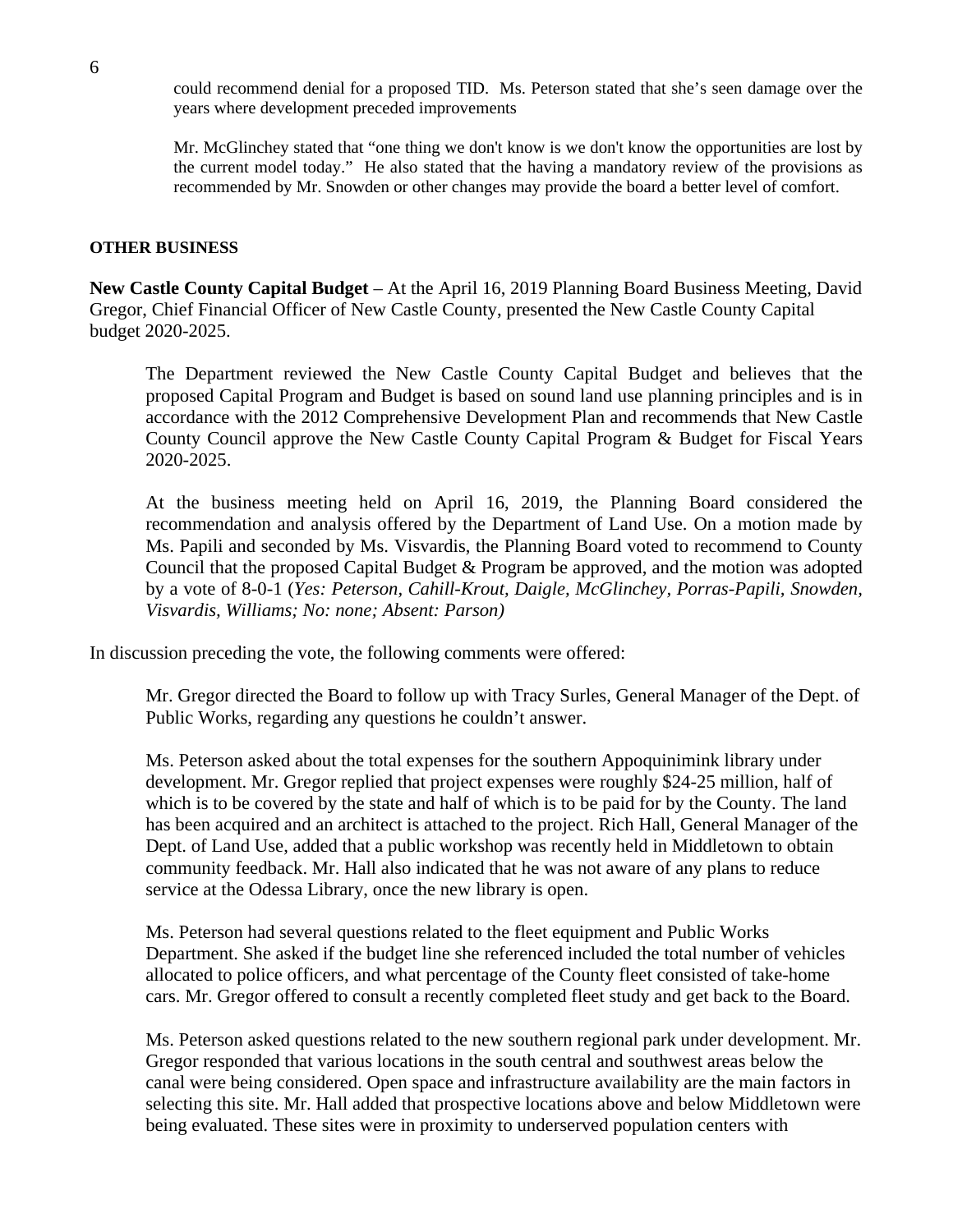sufficient infrastructure for a regional park. He confirmed that early in the process the administration had convened a task force. A shortlist of various locations being finalized has been based in part on feedback that the task force received from the public. In response to Ms. Peterson's question about the project drivers, he noted that many people would say that there was no regional park south of the canal, while widely accepted standards for park planning based on population have showed that one was justified. The administration has broadly recognized that a regional park somewhere south of the canal is due.

Mr. Gregor could not give additional info about DelDOT coordination project listed on page 96.

Mr. Snowden stressed the importance of the Christina River Force Main system project, calling the precarious situation a top funding priority for Public Works. Mr. Gregor replied that a state loan had been obtained with better interest rates, almost like a line of credit, that allowed for flexibility depending on the extent of work required.

# **REPORT OF COMMITTEES**

None.

# **REPORT OF GENERAL MANAGER**

The Department's annual report was distributed, as well as a new report with demographic and transit information called "NCC@2050". Richard Hall, AICP, General Manager for the Department of Land Use discussed the County's comprehensive plan update due in 2022. As work on the plan ramps up (four sub-area plans are currently underway) the Department is starting its efforts to talk to the public about the plan and get community engaged in the issues. One topic discussed was the importance of moving towards a comprehensive approach to development, by relying on the Comprehensive Development Plan to direct development and potentially using tools such as TIDs.

#### **REPORT OF CHAIRPERSON**

None.

# **OTHER BOARD MEMBER COMMENTS**

None.

# **COMMENTS FROM THE PUBLIC**

None.

#### **ADJOURNMENT**

The Board voted to adjourn the meeting at 11:18 a.m.